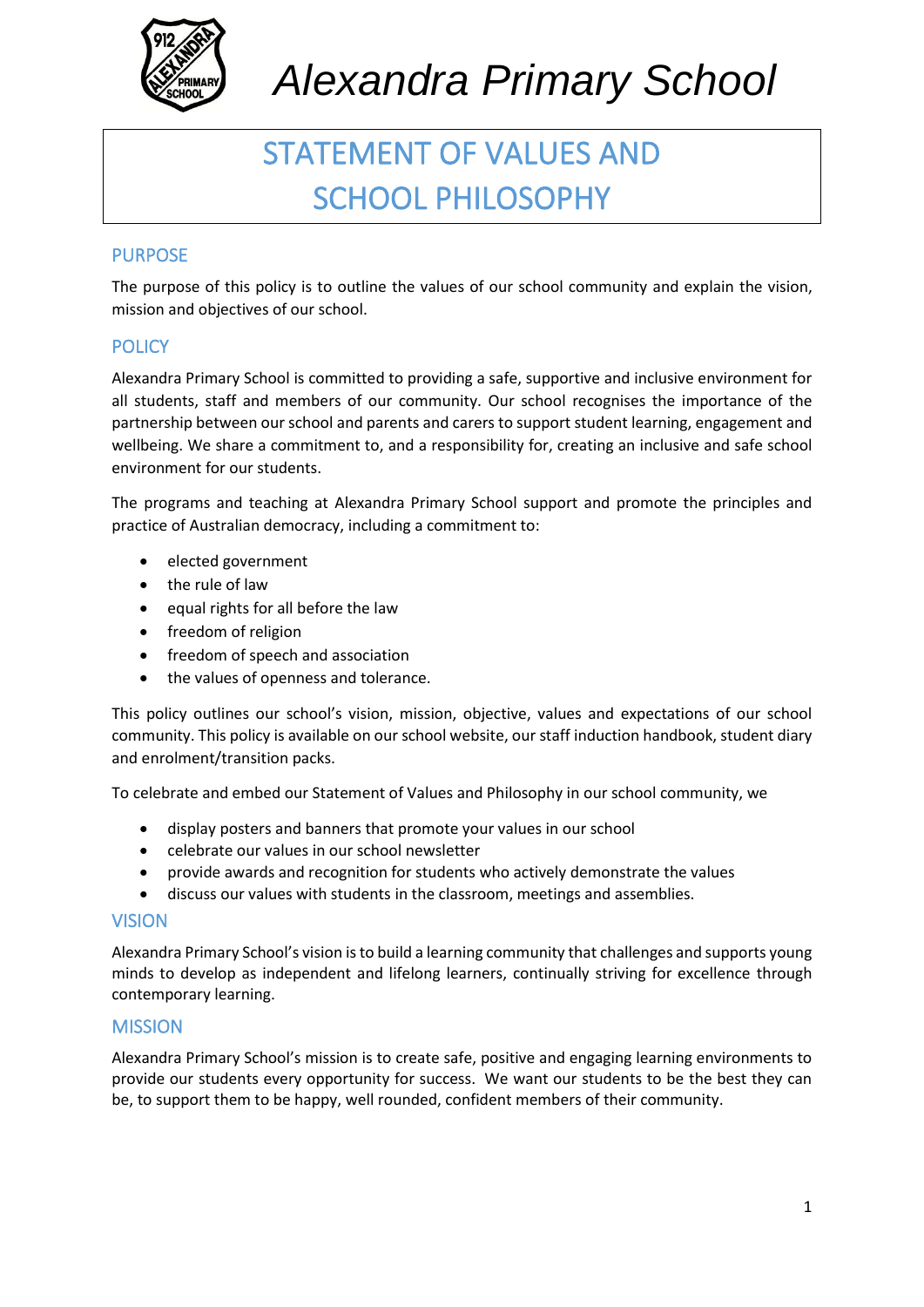

### **OBJECTIVE**

Alexandra Primary School's objective is to focus on further developing skills in Reading, Writing, Numeracy and Inquiry Learning from Prep to Year 6. We have a strong focus on developing learning tasks that are exciting and engaging.

#### VALUES

Alexandra Primary School's values are Respect, Care, Integrity and Achieve. These bare significant importance towards the way we represent ourselves. We believe in supporting the education of the whole child and value excellence in every area of development.

#### BEHAVIOURAL EXPECTATIONS

Alexandra Primary School acknowledges that the behaviour of staff, parents, carers and students has an impact on our school community and culture. We acknowledge a shared responsibility to create a positive learning environment for the children and young people at our school.

As principals and school leaders, we will:

- Work collaboratively to create a school environment where respectful and safe conduct is expected of everyone.
- Behave in a manner consistent with the standards of our profession and meet core responsibilities to provide inclusive, safe and orderly environments.
- Plan, implement and monitor arrangements to ensure the care, safety, security and general wellbeing of all students in attendance at the school is protected.
- Identify and support students who are or may be at risk.
- Do our best to ensure every child achieves their personal and learning potential.
- Work with parents to understand their child's needs and, where necessary, adapt the learning environment accordingly.
- Respond appropriately when inclusive, safe or orderly behaviour is not demonstrated and implement appropriate interventions and sanctions when required.
- Make known to parents the school's communication and complaints procedures.
- Ask any person who is acting in an offensive or disorderly way to leave the school grounds.

As teachers and non-teaching school staff, we will:

- Model positive behaviour to students consistent with the standards of our profession.
- Proactively engage with parents about student outcomes.
- Work with parents to understand the needs of each student and, where necessary, adapt the learning environment accordingly.
- Work collaboratively with parents to improve learning and wellbeing outcomes for students with additional needs.
- Communicate with the principal and school leaders in the event we anticipate or face any tension or challenging behaviours from parents.
- Treat all members of the school community with respect.

As parents and carers, we will:

• Model positive behaviour to our child.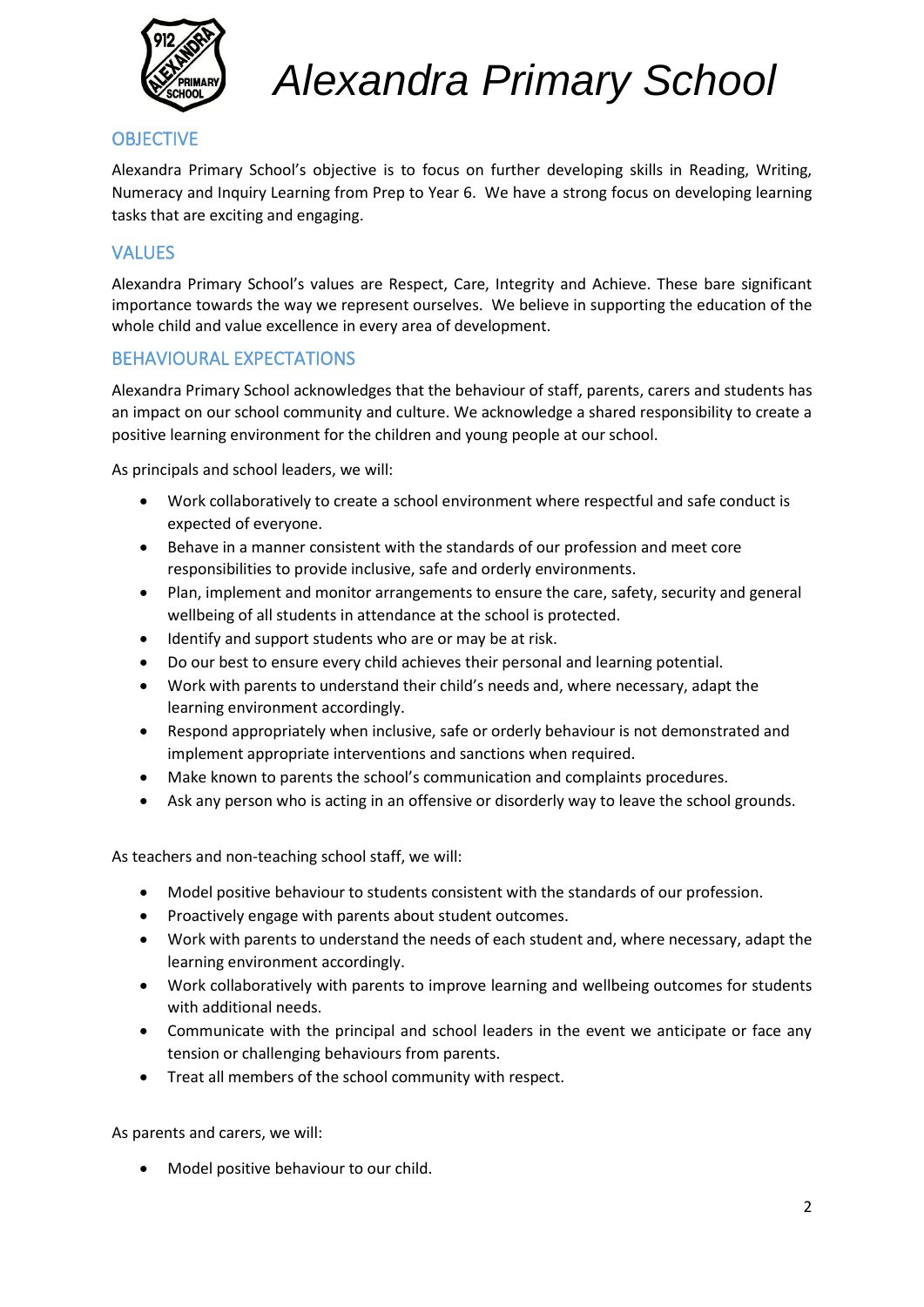

- Ensure our child attends school on time, every day the school is open for instruction.
- Take an interest in our child's school and learning.
- Work with the school to achieve the best outcomes for our child.
- Communicate constructively with the school and use expected processes and protocols when raising concerns.
- Support school staff to maintain a safe learning environment for all students.
- Follow the school's complaints processes if there are complaints.
- Treat all school leaders, staff, students, and other members of the school community with respect.

As students, we will:

- Model positive behaviour to other students, parents, staff and visitors.
- Comply with and model school values.
- Behave in a safe and responsible manner.
- Respect ourselves, other members of the school community and the school environment.
- Actively participate in school.
- Not disrupt the learning of others and make the most of our educational opportunities.

As community members, we will:

- Model positive behaviour to the school community.
- Treat other members of the school community with respect.
- Support school staff to maintain a safe and orderly learning environment for all students.
- Utilise the school's communications policy to communicate with the school.

*Vicky: Everything in red I have pulled from the website under our schools values and philosophy. I am not 110% certain this is what needs to be there but I felt like it fitted the spot. If not, just point me in the direction and I will find what does go here!*

#### UNREASONABLE BEHAVIOURS

Schools are not public places, and the Principal has the right to permit or deny entry to school grounds (for more information, see our *Visitors Policy*).

Unreasonable behaviour that is demonstrated by school staff, parents, carers, students or members of our school community will not be tolerated at school, or during school activities.

Unreasonable behaviour includes:

- speaking or behaving in a rude, manipulative, aggressive or threatening way, either in person, via electronic communication or social media, or over the telephone
- the use or threat of violence of any kind, including physically intimidating behaviour such as aggressive hand gestures or invading another person's personal space
- sending demanding, rude, confronting or threatening letters, emails or text messages
- sexist, racist, homophobic, transphobic or derogatory comments
- the use of social media or public forums to make inappropriate or threatening remarks about the school, staff or students.